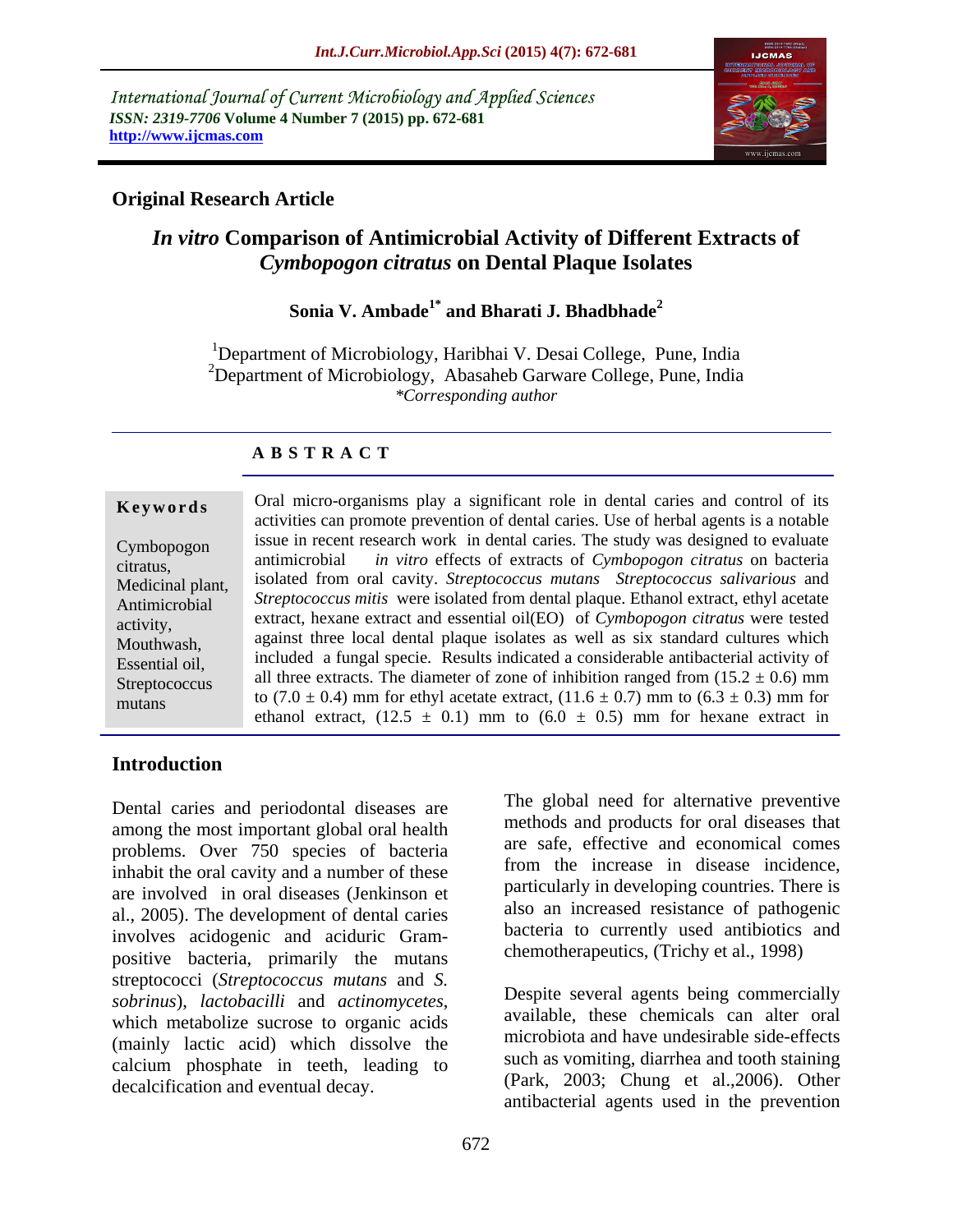and treatment of oral diseases, including cetylpyridinium chloride, chlorhexidine, amine fluorides or products containing such agents, are reported to exhibit toxicity, cause staining of teeth or in the case of ethanol (found in mouthwashes) (Lachenmeier, 2008) have been linked to oral cancer isolated locally from dental plaque samples. (Rodrigues et al., 2007). Hence, the search for alternative products continues and **Microbial cultures procured**: The as good alternatives to synthetic chemicals

There have been numerous reports of the use of traditional plants and natural products for the treatment of oral diseases. Many plant- (MTCC10307), Streptococcus mutans infections and a number of these have been recently investigated for their efficacy against oral microbial pathogens. The general antimicrobial activities of medicinal plants and plant products, such as essential oils, have been reviewed previously (Cowan et al.,1999; Kalemba 2003). and treatment of conditions and distances, including the cases, including the control of original interved and the mathematic modern considered and the specific system and the specific system and the specific system of the

Lemongrass (*Cymbopogon citratus,* a. Above 18 years of age *Poaceae*) has plethora of medicinal uses. It is said to have antibacterial, anti-c. Non-pregnant, non-lactating women inflammatory, antioxidant, antifungal, d. Good general health antiseptic, astringent, analgesic, antipyretic and carminative properties. Since the herb has not been studied extensively, its crowned teeth effectiveness is based mainly on its centuries-old reputation as a folk remedy.

The need to identify a common and cost effective herbal remedy for the prevention basiled passes on passes. and treatment of sore-throat, mouth sore and b.Subjects with Antimicrobial therapy dental caries, especially in a developing nation, prompted us to investigate the antimicrobial activity of *Cymbopogon*  green tea, supplements containing

### **Isolations and Identification of isolates**

The standard microbial cultures were procured from MTCC as well as were

natural phytochemicals isolated from plants microbial cultures in lyophilized form, used used in traditional medicines are considered for this study were procured from Institute (Prabuseenivasan et al., 2006). Microbial Type Culture Collection (MTCC) derived medicines used in traditional (MTCC 890), *Streptococcus oralis* (MTCC medicinal systems have been recorded in 2696), *Actinomyces howelii* (MTCC 3048) pharmacopeias as agents used to treat and one unicellular fungus *Candida albicans*  **Microbial cultures procured**: The Microbial Technology (IMTECH), Chandigarh. The cultures included five strains of bacteria *Lactobacillus rhamnosus* (MTCC1408), *Lactobacillus acidophilus* (MTCC10307), *Streptococcus mutans* (MTCC4748),

### **Collection of samples**

### **Subject selection**

### **Subject inclusion criteria:**

- 
- $b.$  Non smokers
- 
- d. Good general health
- e. All subjects were dentate with at least 24 teeth, excluding third molars or crowned teeth

### **Subjects exclusion criteria:**

- a.Subjects with Periodontal therapy in past 6 months.
- within past 1 month.
- c.Subjects using antioxidant soya diet, lemon grass or other polyphenols, were excluded.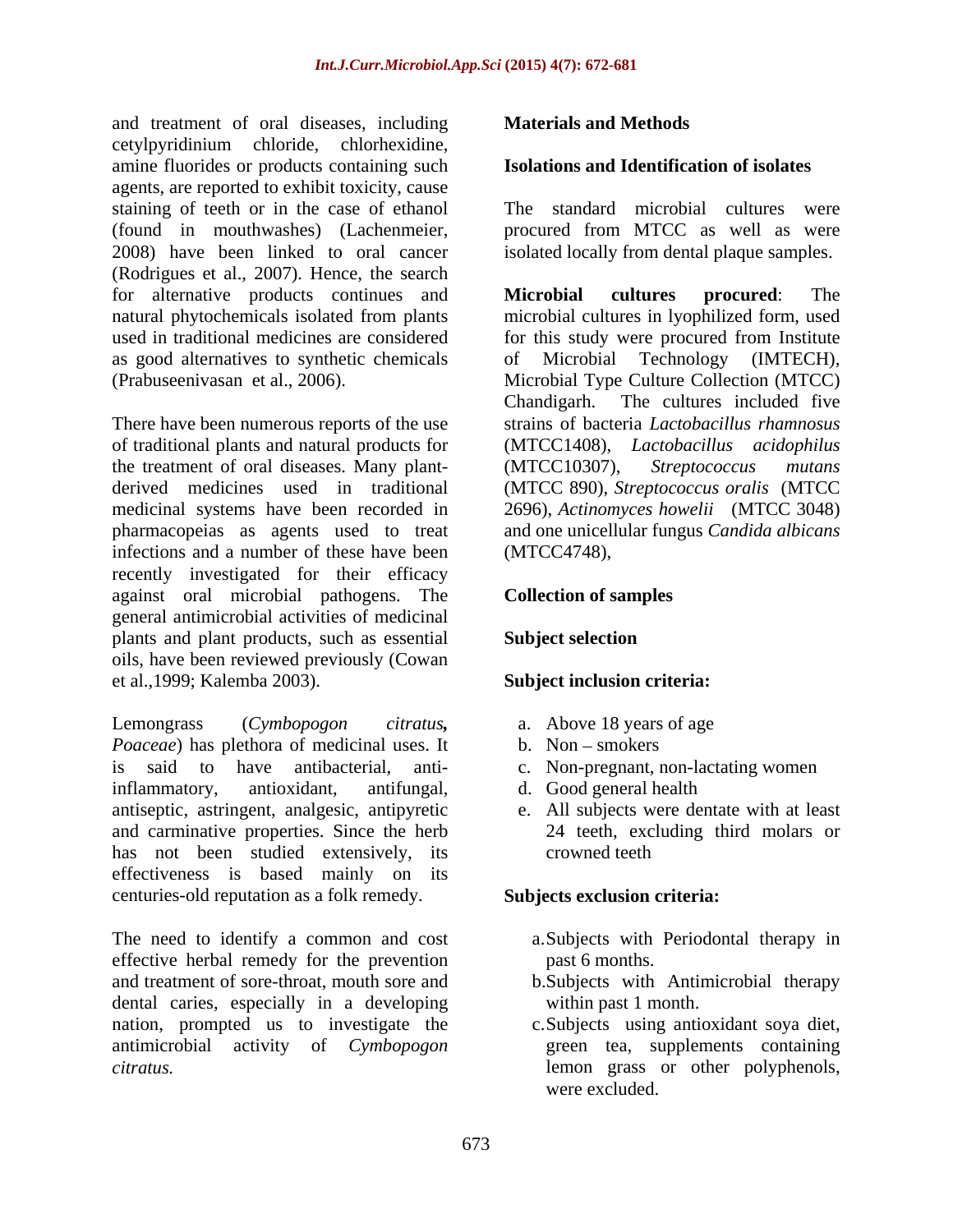inflammation and / or oxidant stress studies (*i.e.diabetes, cancer, arthritis, Crohn's* 

Samples were collected from 50 subjects, 25 males and 25 females between the age On the basis of characteristic colony group of 18 to 60 years. Samples were Morphology, Gram Character, distinctive collected from different private dental cell shape, selective biochemicals, growth clinics after a written informed consent on MS Agar +  $1\%$  K-tellurite, out of the 50 was taken from the patient. Samples collected in sterile wide-mouthed screw capped tubes containing 5ml of sterile nutrient medium. Immediately the sampled carried to the laboraory and processed

|     | Sample. Source of No.                |                | of   No. of     |                                                                                                                                  |
|-----|--------------------------------------|----------------|-----------------|----------------------------------------------------------------------------------------------------------------------------------|
| No. | samples                              | <b>Samples</b> | <b>Isolates</b> | <b>Plant collection and identification</b>                                                                                       |
| ı.  | Supra<br>Gingival                    | $\sqrt{09}$    | 09              | Leaves of Cymbopogon citratus were                                                                                               |
|     | Dental<br>plaque $\&$   41<br>caries |                |                 | collected from Pune, India. Authentication<br>identification was performed at<br>and<br>Botanical Survey of India (BSI), Pune. A |

The clinical samples were homogenized by a vortex mixer and 100µl of sample was streaked on sterile Mitis Salivarius (MS) agar plate and sterile Nutrient Agar (NA)

conditions at  $37^{\circ}$ C for 24 - 48 hours. All the isolates were purified using sterile MS purified isolates were maintained on sterile

### d.Subjects with disease that had major **Screening of bacterial isolates for further studies**

disease, etc).were excluded from the The samples used in study were of dental study. caries & plaque and supragingival origin, **Sample collection** The most common organisms naturally

*Streptococci*. On the basis of characteristic colony on MS Agar + 1% K-tellurite, out of the 50 isolates obtained, 3 isolates were selected for further identification and studies.

### **Identification of the isolates**

within 2 hrs. of collection. The selected isolates were identified on **Samples collected for the isolation of** physiological characteristics according to **bacteria causing dental diseases** Bergy's Manual of Systematic Bacteriology basis of morphological, cultural & Vol. I and II.

Dental **Collected from Pune**, India. Authentication plaque  $\&$  | 41 | 50 | and identification was performed at caries Botanical Survey of India (BSI), Pune. A **Isolation of organisms** has been deposited at BSI. Collected voucher specimen (BSI-V. No. SOACYC1) material was shade dried and stored in airtight container.

plate respectively. extraction using solvent of varying polarity The plates were incubated under aerobic After extraction, the solvent was removed  ${}^{0}C$  for 24 - 48 hours. All under reduced pressure. Extracted material agar plate and NA agar plates. All the Commercially available pure essential oil of MS agar and NA agar slants. Lemon grass oil (LGO) was purchased from Shade dried leaves were powdered using a blender and then subjected to successive such as ethanol, ethyl acetate and hexane. After extraction, the solvent was removed was stored in air tight container until use. *Cymbopogon citratus* commonly known as a local supplier.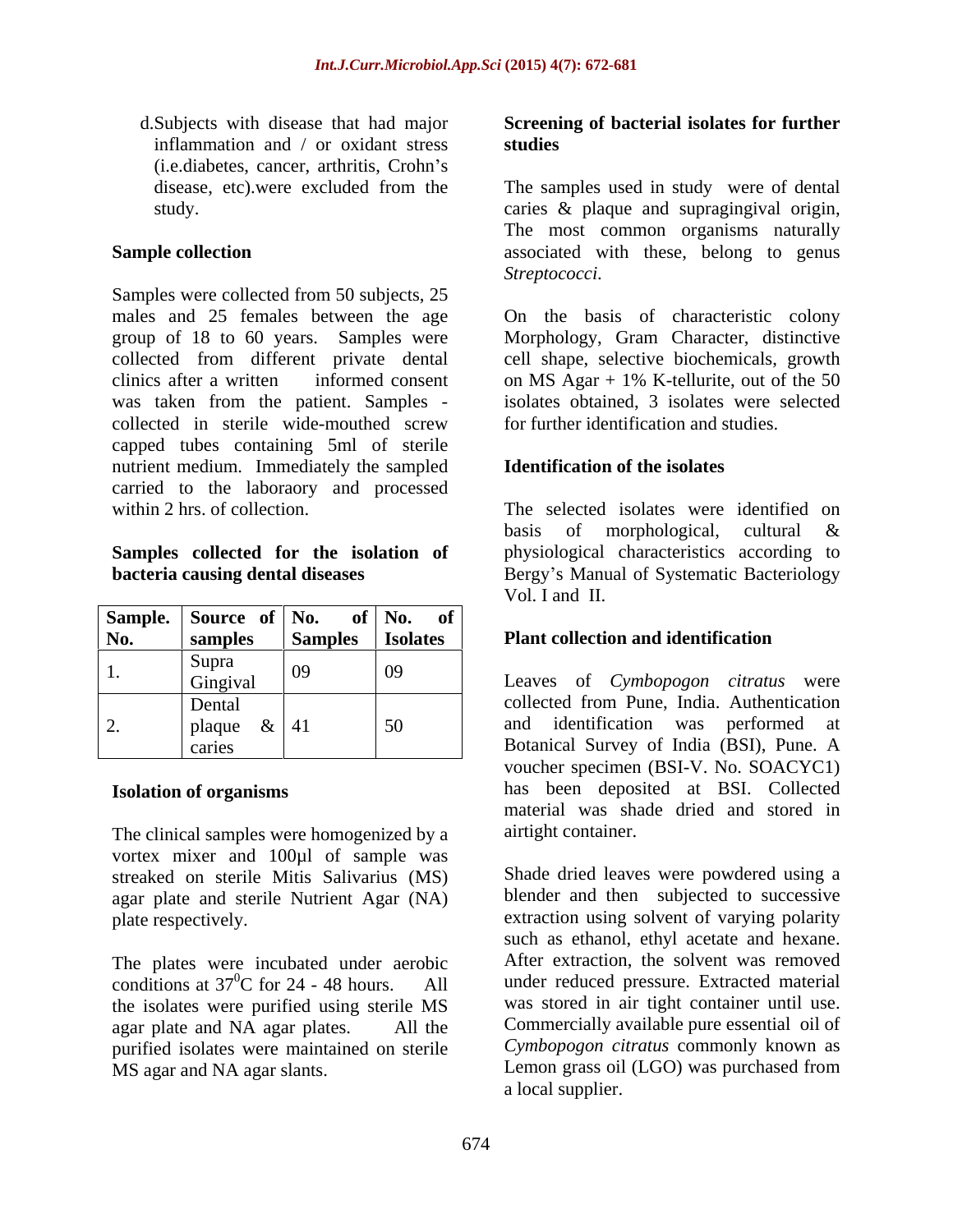Stock solutions were prepared by dissolving known amount of the dried extract in **Results and Discussion** DMSO. From the stock solutions serial dilutions were made to obtain different From Local dental plaque sample 3

microbial growth in about 10mL of nutrient<br>broth. After incubation at  $37^{\circ}$  for 24h, the bacterial load of about  $1-2 \times 10^8$  cfu / ml and *Lactobacillus* in carious teeth (Murray et al., 2004).

The agar-well diffusion method prescribed by NCCLS (2000) was employed in the susceptibility testing . Suspensions of the bacterial isolates were made in sterile The result shows the zone of inhibition means of pour plate technique. Wells of setup was allowed to stabilize before being<br>incubated at  $37^0$ C for 24h. Sonceptibility test<br>
Stock solutions were presented by dissolving<br>
MIC of EO also checked.<br>
Stock solutions were presented by dissolving<br>
Stock solutions (Figure 1.6 and the state of the state of the bacteria in<br>
distock

The mean zones of inhibition were thereafter measured in mm, for all the individual as negative control. Extracts were diluted to 2.5mg/ml. Plates were incubated aerobically a displayed least effective against L. measured in mm.

Minimum Inhibitory concentration (MIC) extracts was in range of 20 mg/ml to

**Susceptibility test** MIC was determined for all three extracts.

### **Results and Discussion**

concentrations. bacterial species are identified as A standard stock of the bacteria isolates was *salivarious* and *Streptococcus mitis* which prepared by suspending a loop full of each are associated with the various degrees of broth. After incubation at 37 0C for 24h, the include *Lactobacillus acidophilus* and . turbidity was adjusted to be comparable with *Lactobacillus rhamnosus* . Previous authors a 0.5 McFarland turbidity standard giving a have described the prevalence of *S. mutans*  $8 \text{ cfu}$  / ml and *Lactobacillus* in carious teeth From Local dental plaque sample 3 bacterial species are identified as *Streptococcus mutans , Streptococcus* dental caries..Standard cultures obtained and *Lactobacillus* in carious teeth (Nishikawara 2006).

> The results of mean of zone of inhibition against all three extract is shown in table 1.

normal saline and adjusted to the  $0.5$  ranged from  $(20.0 \pm 0.5)$  mm to  $(12.9 \pm 0.5)$ McFarland's standard. Each Mueller Hinton mm for essential oil (LGO), ethyl acetate (MH) agar plate was uniformly seeded by extract from  $(15.2 \pm 0.6)$  mm to  $(7.0 \pm 0.4)$ 6mm in diameter, 4mm deep and about 2cm to  $(6.3 \pm 0.3)$  mm, and  $(12.5 \pm 0.1)$  mm to apart were punched in the MH agar with a  $(6.0 \pm 0.5)$  mm for hexane extract, as sterile cork-borer. Approximately 50 $\mu$ l of compared with (21.4  $\pm$  0.2) mm to (15.0  $\pm$ the extracts were filled into each well which 0.7) mm for chlorhexidine (Table 1), at the filled them respectively to fullness. The various concentrations used. . No inhibition incubated at  $37^0$ C for 24h. 
that solvents could not act as antibacterial mm, ethanol extract from  $(11.6 \pm 0.7)$  mm was observed with controls, which proves agent.

isolates. A positive control well was filled activity of all three extracts. The Essential with chlorehexidine while the DMSO served oil was the most effective of all the other concentrations ranging from 20mg/ml to *Candida albicans* (20.0 ± 0.5) mm but at 37<sup>0</sup> C for 24h. Zone of inhibition were *acidophilus* (12.9  $\pm$  0.5) mm. fig 1 Results indicate a considerable antibacterial extracts. EO was more effective against displayed least effective against *L. acidophilus*  $(12.9 \pm 0.5)$  mm. fig 1

> Minimum Inhibitory concentrations of all extracts was in range of 20 mg/ml to 2.5mg/ml and EO was in range from 1:1 to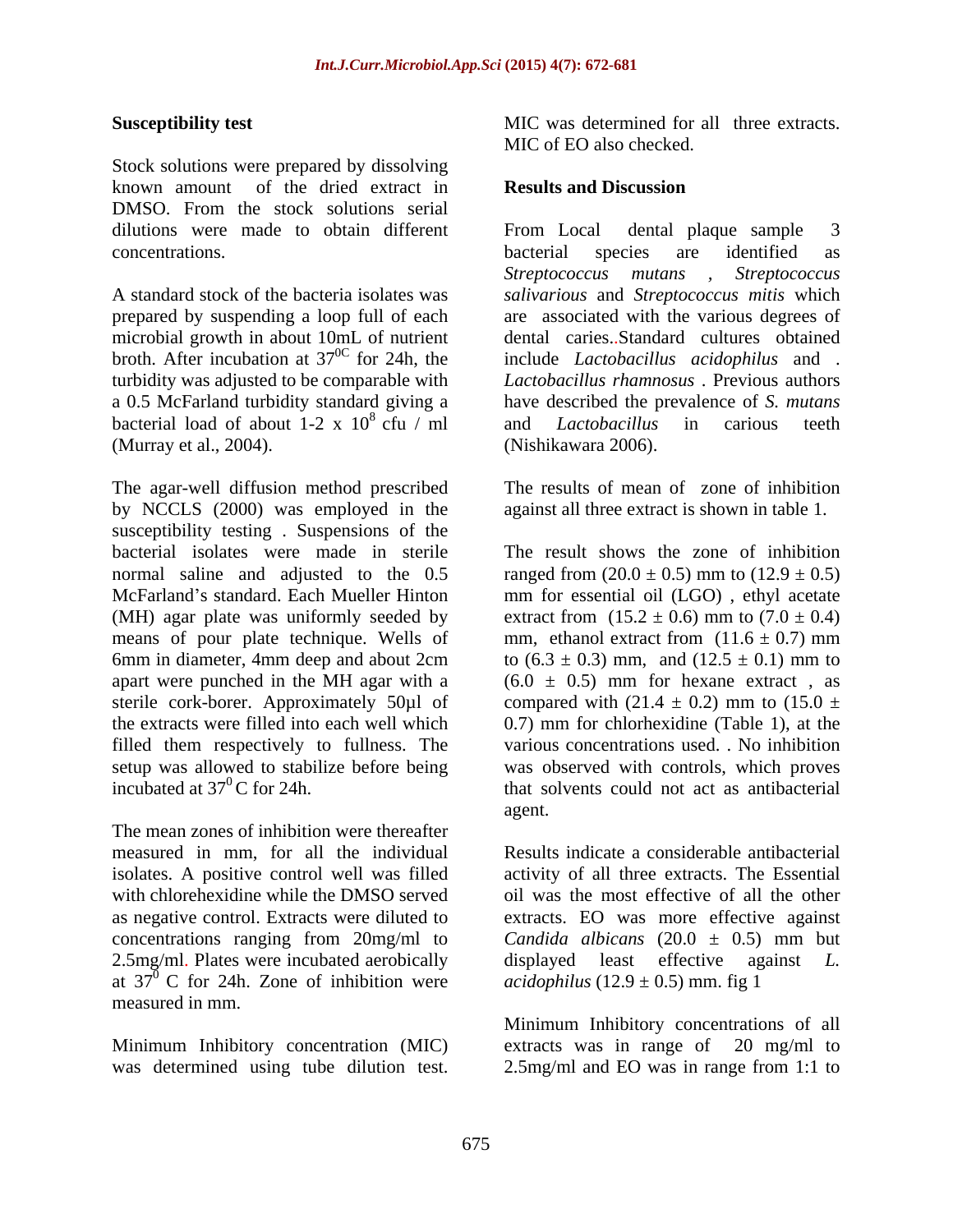1:4 (Table 2 and Table 3). MIC is two species of *Lactobacillus rhamnosuss* represented graphically (fig 2 and 3) (MTCC1408), *Lactobacillus acidophilus* 

The present study clearly showed that leaves inhibition with LGO and minimum extracts of *Cymbopogon citratus* has antimicrobial activity against standard cultures as well as local dental plaque *Candida albicans* is an opportunistic human isolates which include *Streptococcus*  pathogen that colonizes the oral cavities of a *mutans*. It is one of the most important oral bacteria and is also known as an initiator of dental biofilm formation and has cariogenic property by demineralizing enamels which important early step in the colonization of plays a major role in dental caries, the oral cavity. *C. albicans* cells also adhere bacteremia and consequently bacterial to several species of oral streptococci endocarditis among predisposed patients. including Streptococcus gordonii, C. Therefore, to overcome dental carries it is albicans can cause a number of mucosal important to control mouth flora especially infections, including oral candidiasis.. In *Streptococcus mutans* and at the same time this study , LGO shows highest inhibition control their capabilities to build biofilm. zone (20.0 ± 0.5) mm against *Candida*

Other species present in the mouth include *Lactobacilli*, *Actinomyces* and *Veillonella* the antimicrobial effect of EO was tested species. Actinomyces is a Gram-positive, against the oral microorganisms obtained the first bacteria to occupy the oral cavity and colonize the tooth's surface. This study

The Lactobacilli (LB) comprise a diverse group of more than 80 species and for *aeruginosa* was  $23.4 \pm 1$  mm  $19.6 \pm 0.5$  mm decades, , LB was considered as the major and  $9.1 \pm 0.5$  mm at 1:1 1:5 and 1:10 etiological agent of dental caries. LB are prolific lactic acid producers (acidogenic) as well as acid-tolerant (aciduric). They are K. A Hammer et al. worked on the routinely and consistently isolated from caries-active sites. Lactobacilli can cause plant extracts. They found that Lemon grass, dental caries through their highly oregano and bay inhibited all organisms at acidogenic and acid-tolerant characteristics <\_ 2.0% (v/v). The oraganisms studied were and are frequently detected in deep carious lesions (Vestman N. R., et al, 2013). The

two species of *Lactobacillus rhamnosuss*<br>(MTCC1408), *Lactobacillus acidophilus*<br>(MTCC10307),has shown maximum inhibition with LGO and minimum inhibition with hexane extract.

(Loesche, 1986) *albicans* (MTCC 4748). large proportion of the population without causing disease. Adhesion of *Candida albicans* to saliva-coated surfaces is an  $i$ including *Streptococcus* 

species. *Actinomyces* is a Gram-positive, against the oral microorganisms obtained rod-shaped bacterium that occupies the oral from local clinical sample as well as MTCC cavity. The species has been implicated in cultures. Many different in vitro studies periodontal disease, secondary enamel caries have been done earlier for testing the and primary root caries. They are some of antimicrobial effect of EO on many This is one of the first in vitro studies where the antimicrobial effect of EO was tested against the oral microorganisms obtained from local clinical sample as well as MTCC organisms involved in systemic disease.

shows considerable antibacterial activity Prabuseenivasan S et al. studied the *in vitro* against this bacteria. The zone of inhibition antibacterial activity of few plant essential was observed with LGO  $(16.0 \pm 0.5)$ mm and oils by the disk diffusion method. The result ethyl acetate exract is  $(12.0 \pm 0.0)$ mm. botained for EO for *P. vulgaris* was  $14.6 \pm 1.0$ 0.7mm  $12.1 \pm 0.2$  mm and  $9.5 \pm 0.5$  mm at 1:1 1:5 and 1:10 dilution and for *P.*  and  $9.1 \pm 0.5$  mm at 1:1 1:5 and 1:10 dilution.

> K. A Hammer et al. worked on the antimicrobial action of essential oils and *S. aureus, E. Coli* and *C. albicans.*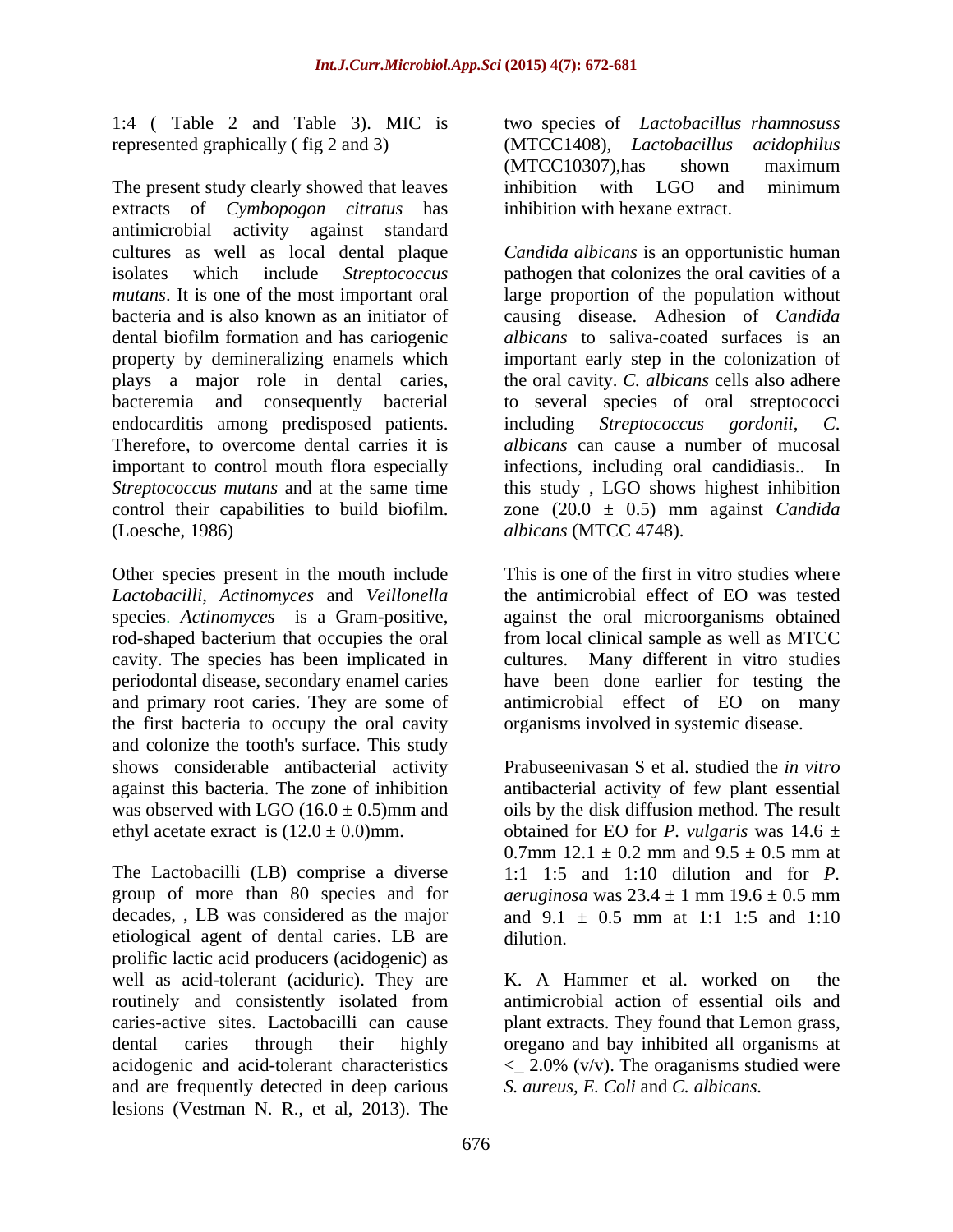## *Int.J.Curr.Microbiol.App.Sci* **(2015) 4(7): 672-681**

| S No | Bacteria identified       | % Present in total                |
|------|---------------------------|-----------------------------------|
|      |                           |                                   |
|      | Streptococcus mutans      | $\tau$ / $\sigma$                 |
|      | Streptococcus salivarious | $\sim$ /0                         |
|      | Streptococcus mitis       | $\sim$ $\sim$ $\sim$<br>$\sim$ /0 |

Table showing % present 3 bacterial species in all samples collected

|         | Organisms (Zone of Inhibition in mm) |                    |                                                                            |                             |                                                                                                                                                                                                                                                                                                                              |                |                     |                   |                                                                                                                                                                                                                                                                                              |
|---------|--------------------------------------|--------------------|----------------------------------------------------------------------------|-----------------------------|------------------------------------------------------------------------------------------------------------------------------------------------------------------------------------------------------------------------------------------------------------------------------------------------------------------------------|----------------|---------------------|-------------------|----------------------------------------------------------------------------------------------------------------------------------------------------------------------------------------------------------------------------------------------------------------------------------------------|
|         |                                      |                    | tandard Cultures                                                           |                             |                                                                                                                                                                                                                                                                                                                              |                |                     | Clinical Isolates |                                                                                                                                                                                                                                                                                              |
|         | Candida                              | Lactobac           | Lactobaci                                                                  | <i>Streptoco</i>            | <i>Streptoco</i>                                                                                                                                                                                                                                                                                                             | Actinom        | Streptococ Streptoc |                   | <i>Streptoce</i>                                                                                                                                                                                                                                                                             |
|         | albicans                             | uu.                |                                                                            |                             |                                                                                                                                                                                                                                                                                                                              | yces           |                     | occus             | ccus                                                                                                                                                                                                                                                                                         |
|         | (MTCC474)                            | rhamnos            | $acidophil$ mutans(M $oralis(M)$                                           |                             |                                                                                                                                                                                                                                                                                                                              | howelii        | mutans              | mitis             | salivario                                                                                                                                                                                                                                                                                    |
|         |                                      | uss                |                                                                            | 100                         | 1CC                                                                                                                                                                                                                                                                                                                          | (MTCC          |                     |                   |                                                                                                                                                                                                                                                                                              |
|         |                                      | (MTCC1             | (MTCC1                                                                     | 890),                       | 2696)                                                                                                                                                                                                                                                                                                                        | 3048)          |                     |                   |                                                                                                                                                                                                                                                                                              |
|         |                                      | -408)              |                                                                            |                             |                                                                                                                                                                                                                                                                                                                              |                |                     |                   |                                                                                                                                                                                                                                                                                              |
|         |                                      | $\frac{18.0}{0.5}$ |                                                                            |                             | $\begin{array}{c c} 16.0 & \pm \\ 0 & 5 \end{array}$                                                                                                                                                                                                                                                                         | $16.0 \pm 0.5$ |                     |                   | $13.0 \pm$                                                                                                                                                                                                                                                                                   |
| $E_O$   | $20.0 \pm 0.5$                       |                    | $12.0 \pm 0.5$ 14.0 $\pm$ 0.5                                              |                             |                                                                                                                                                                                                                                                                                                                              |                | $14.0 \pm 0.5$      | $14.0 \pm 0.0$    |                                                                                                                                                                                                                                                                                              |
| Ethyl   |                                      |                    |                                                                            |                             |                                                                                                                                                                                                                                                                                                                              |                |                     |                   |                                                                                                                                                                                                                                                                                              |
| Acetate |                                      | $12.0 \pm$         |                                                                            |                             |                                                                                                                                                                                                                                                                                                                              |                |                     |                   | 12.0 $\pm$                                                                                                                                                                                                                                                                                   |
| Extract | $15.0 \pm 0.5$                       | 0.5                |                                                                            | $7.0 \pm 0.0$ $8.0 \pm 0.5$ | $12.0 \pm 0.5$                                                                                                                                                                                                                                                                                                               | $12.0 \pm 0.0$ | $13.0 \pm 0.5$      | $12.0 \pm 0.5$    | 0.0                                                                                                                                                                                                                                                                                          |
|         |                                      |                    |                                                                            |                             |                                                                                                                                                                                                                                                                                                                              |                |                     |                   |                                                                                                                                                                                                                                                                                              |
| Ethanol |                                      |                    |                                                                            |                             |                                                                                                                                                                                                                                                                                                                              |                |                     |                   |                                                                                                                                                                                                                                                                                              |
| Extract |                                      |                    | $11.0 \pm 0.0$ $8.0 \pm 0.5$ $6.5 \pm 0.5$ $7.0 \pm 0.0$                   |                             | $\begin{array}{c} 10.0 \pm 0.0 \end{array}$                                                                                                                                                                                                                                                                                  | $9.0 \pm 0.5$  | $10.0 \pm 0.5$      | $10.0 \pm 0.5$    | $11.0 \ \pm$                                                                                                                                                                                                                                                                                 |
|         |                                      |                    |                                                                            |                             |                                                                                                                                                                                                                                                                                                                              |                |                     |                   | 0.0                                                                                                                                                                                                                                                                                          |
| Hexane  |                                      |                    |                                                                            |                             |                                                                                                                                                                                                                                                                                                                              |                |                     |                   |                                                                                                                                                                                                                                                                                              |
|         |                                      |                    |                                                                            |                             |                                                                                                                                                                                                                                                                                                                              |                |                     |                   | $10.0 \pm$                                                                                                                                                                                                                                                                                   |
|         |                                      |                    |                                                                            |                             |                                                                                                                                                                                                                                                                                                                              |                |                     |                   |                                                                                                                                                                                                                                                                                              |
| Chloreh |                                      |                    |                                                                            |                             |                                                                                                                                                                                                                                                                                                                              |                |                     |                   |                                                                                                                                                                                                                                                                                              |
| exidine | $21.0 \pm 0.5$                       | 0.5                | $\begin{array}{c c} 18.0 \pm \\ 0.5 \end{array}$   17.0 ± 0.5   18.0 ± 0.0 |                             | $\left[10.0 + \frac{17.0 \pm}{17.0 \pm} + \frac{15.0 \pm}{0.5} + \frac{15.0 \pm 0.0}{15.0 \pm 0.0} + \frac{16.0}{15.0 \pm 0.0} + \frac{16.0}{15.0 \pm 0.0} + \frac{16.0}{15.0 \pm 0.0} + \frac{16.0}{15.0 \pm 0.0} + \frac{16.0}{15.0 \pm 0.0} + \frac{16.0}{15.0 \pm 0.0} + \frac{16.0}{15.0 \pm 0.0} + \frac{16.0}{15.0 \$ | 0.5            |                     |                   | $16.0 \pm 15.0 \pm 15.0 \pm 15.0 \pm 15.0 \pm 15.0 \pm 15.0 \pm 15.0 \pm 15.0 \pm 15.0 \pm 15.0 \pm 15.0 \pm 15.0 \pm 15.0 \pm 15.0 \pm 15.0 \pm 15.0 \pm 15.0 \pm 15.0 \pm 15.0 \pm 15.0 \pm 15.0 \pm 15.0 \pm 15.0 \pm 15.0 \pm 15.0 \pm 15.0 \pm 15.0 \pm 15.0 \pm 15.0 \pm 15.0 \pm 15.$ |
|         |                                      |                    |                                                                            |                             |                                                                                                                                                                                                                                                                                                                              |                |                     |                   |                                                                                                                                                                                                                                                                                              |

## **Table.2** Minimum Inhibitory Concentration of extracts on cultures / isolates

| Cultures                       | <b>Ethyl Acetate</b><br>Extract<br>(mg/ml) | <b>Ethanol Extract</b><br>(mg/ml) | Hexane Extract<br>(mg/ml) |
|--------------------------------|--------------------------------------------|-----------------------------------|---------------------------|
| <b>Std cultures</b>            |                                            |                                   |                           |
| C. albicans (MTCC4748)         |                                            |                                   |                           |
| L. rhamnosus (MTCC1408)        | 10                                         |                                   | 10                        |
| L. acidophilus (MTCC10307)     | 10                                         | 10-                               |                           |
| <i>Str. mutans</i> (MTCC 890)  |                                            |                                   | 2.5                       |
| <i>Str. oralis</i> (MTCC 2696) |                                            | 10                                |                           |
| A. howelii (MTCC 3048)         | 2.5                                        |                                   |                           |
| <b>Isolates</b>                |                                            |                                   |                           |
| <i>Str. mutans</i>             | 2.5                                        | 2.5                               |                           |
| Str. mitis                     |                                            |                                   |                           |
| Str. salivarious               |                                            |                                   | 2.5                       |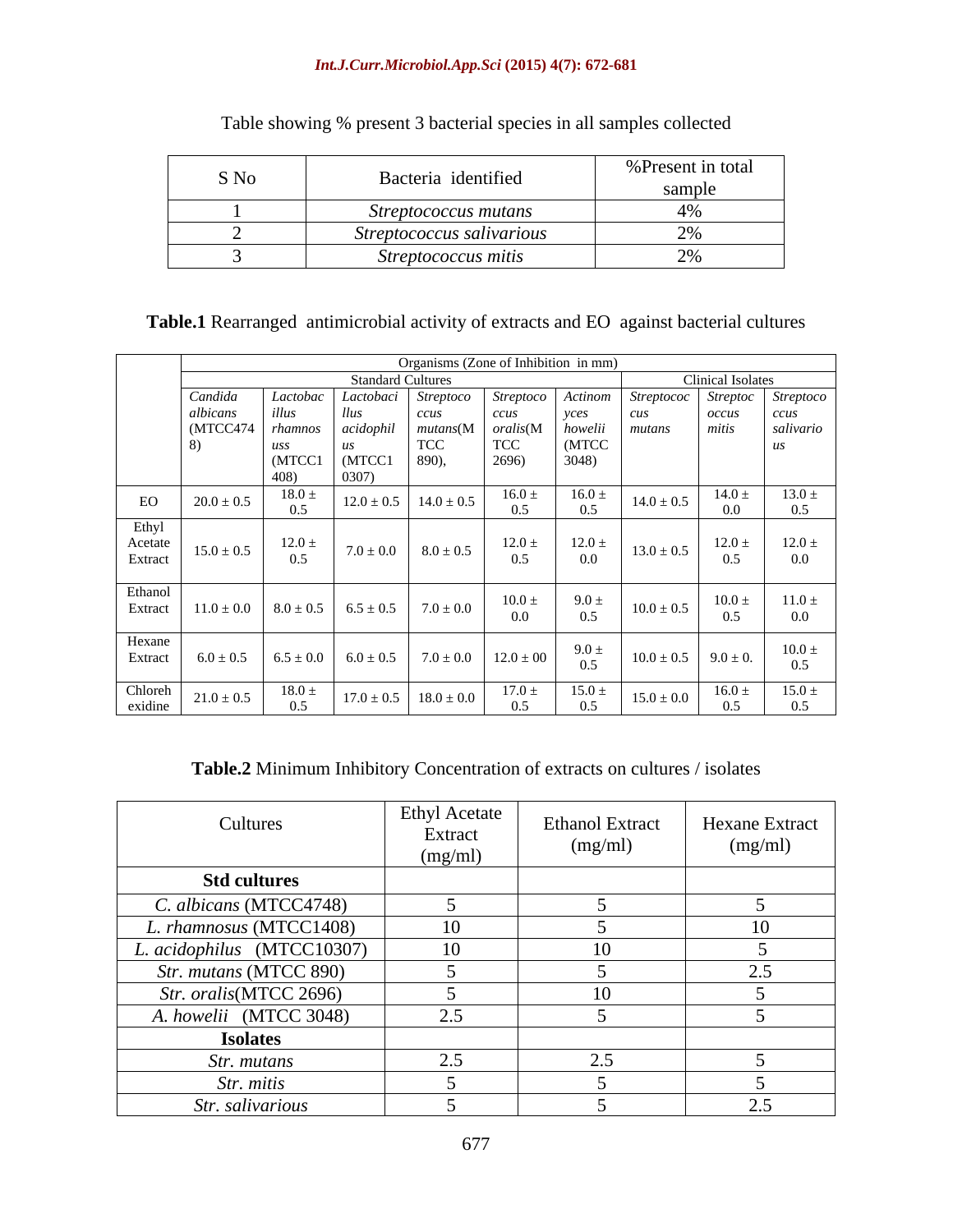### *Int.J.Curr.Microbiol.App.Sci* **(2015) 4(7): 672-681**

| Cultures                                | Essential oil<br>$(\% \; , \; \mathrm{V/V})$ |
|-----------------------------------------|----------------------------------------------|
| <b>Std cultures</b>                     |                                              |
| Candida albicans(MTCC4748)              |                                              |
| Lactobacillus rhamnosus(MTCC1408)       | 1:2                                          |
| Lactobacillus acidophilus(MTCC10307)    | $1 \cdot 2$                                  |
| Streptococcus mutans(MTCC 890)          | 1:2                                          |
| Streptococcus oralis(MTCC 2696)         | 1. $\mathcal \gamma$                         |
| Actinomyces howelii howelii (MTCC 3048) |                                              |
| <b>Isolates</b>                         |                                              |
| Streptococcus mutans                    |                                              |
| Streptococcus mitis                     | $\overline{\phantom{a}}$                     |
| Streptococcus salivarious               |                                              |

| Table.3 Minimum Inhibitory Concentration of Essential Oil on cultures / i<br>/ isolates |
|-----------------------------------------------------------------------------------------|
|-----------------------------------------------------------------------------------------|



Antimicrobial activity of extracts and EO against bacterial cultures

**Fig.2** MIC of extracts on Std cultures and isolates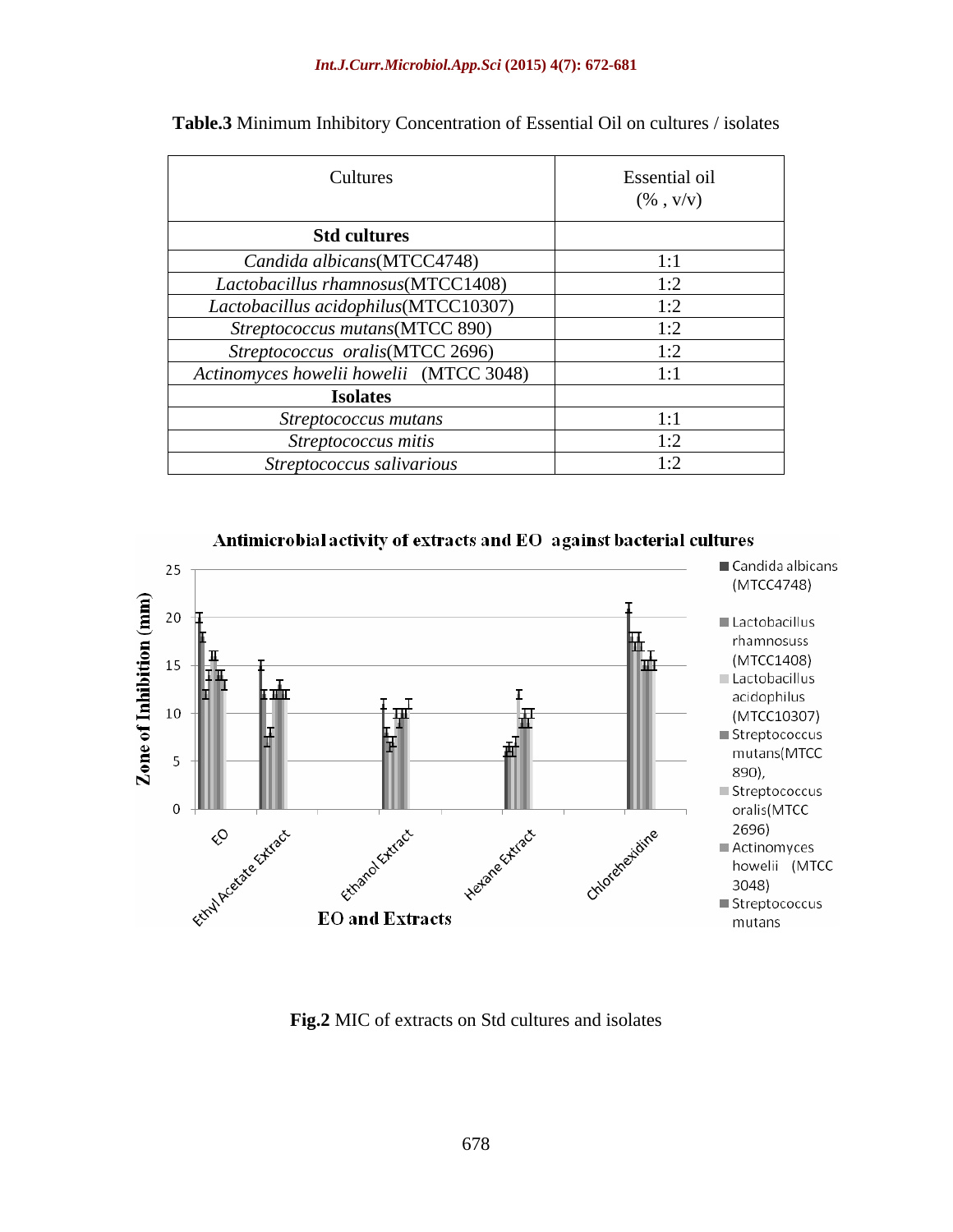

**Fig.3** MIC of EO on Std cultures and isolates



Sulaiman Ali Al Yousef studied inhibition; in a range of concentrations (15 Lemongrass oil was found to be highly to 20 µl/0.4l air space). Lemongrass oil fungicidal, as it showed the lowest MIC and mouthwash can be used as an adjunct alongMLC values and the highest growth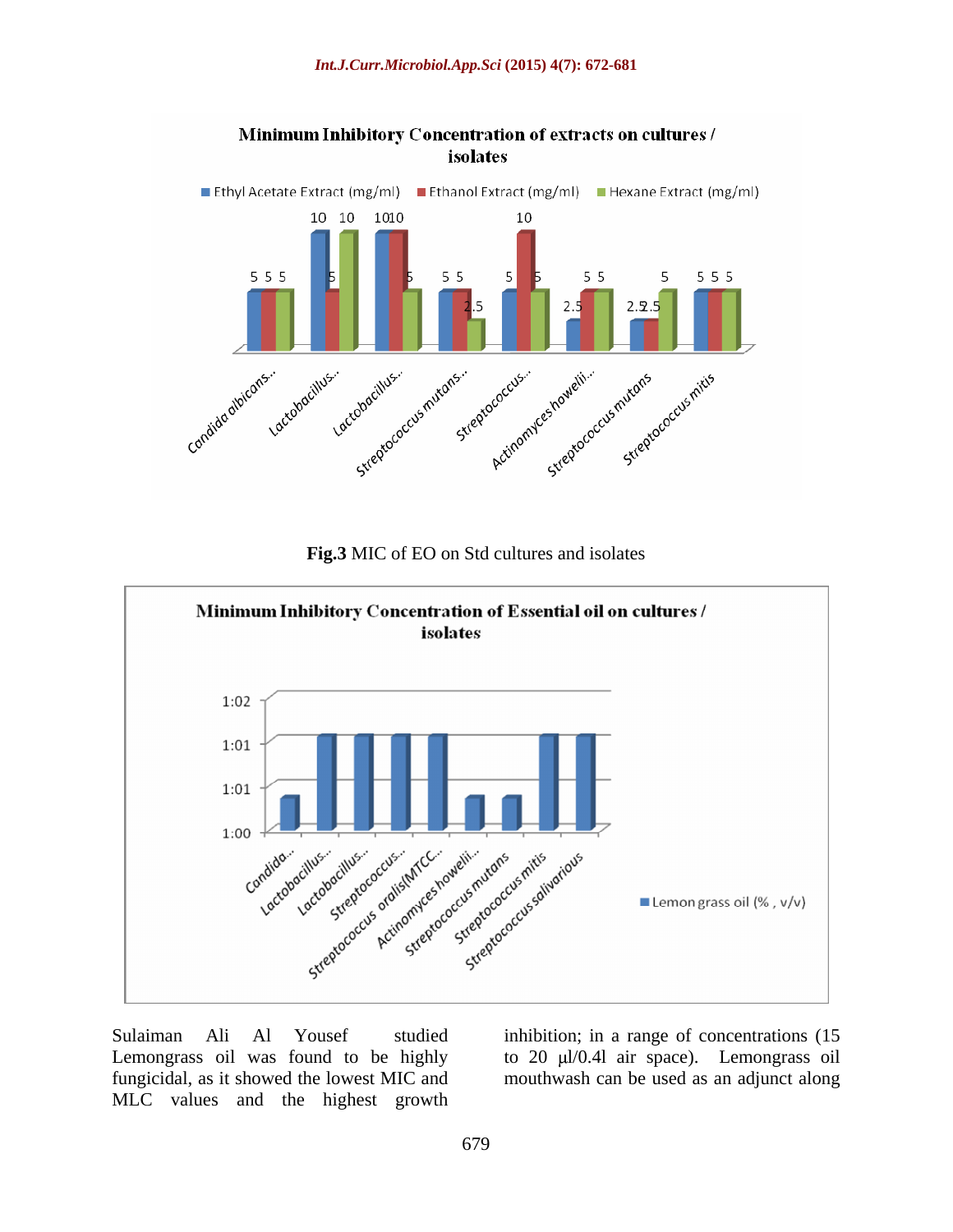with the non surgical therapy. (Meena *CurrentMedicinal Chemistry*, vol. Anand 2011). 10, no. 10, pp. 813–829,.

Results indicated a considerable of topical applications of ethanol on antibacterial activity of all three extracts. The ethyl acetate extract has shown maximum inhibition against the std cultures and local isolates. Ethanol extract was less effective and hexan extact has shown E. Knoll et al 2002 "Amine fluoride gel minimum inhibition comparatively. The EO was more effective as compare to the three extracts, inhibition zone ranging between human bolymorphonuclear  $(20.0 \pm 0.5)$  mm to  $(12.9 \pm 0.5)$  mm. EO of *Cymbopogon citratus* was most effective against *Candida albicans* (20.0 ± 0.5) mm, but least effective against *L. acidophilus* F. A. Badria and O. A. Zidan 2004efficacies  $(12.9 \pm 0.5)$  mm as compared to of essential oils against oral chlorhexidine, Minimum Inhibitory concentrations of all extracts was in range of 20 mg/ml to 2.5mg/ml and EO was in range from 1:1 to 1:4 This study, thus indicates a no. 3, pp. 381–384,. significant effect of antimicrobial activity by various extracts and EO against dental mouthwash products, Cepacol, plaque isolates as well as standard cultures. e not stregical therapy. Oftenta (*Chemistronic Clemisionics*) CorrentMedicinal of erroritoric of estential of estential of estential of estential or the strength of all the extract the strength of the strength of the stre

The results of this study revealed that, *Environmental and Molecular* essential oil may be suggested as a new potential source of natural antimicrobial for the prevention, treatment and control of G. R. Prabu et al, 2006. "Guaijaverin— a bacterial infections of oral cavity.  $\Box$  blant flavonoid as potential

- Aibinu I, 2006. Evaluation of the  $\frac{2}{5}$ , pp. 48/-495, antimicrobial properties of different parts of Citrus aurantifolia (lime fruit) as used locally. Afr J Tradit Complement Altern Med;  $4(2)$ : 185-<br>195–<br>589–595,  $389 - 595$ ,  $389 - 595$ ,
- Carbajal D et al.1989 Pharmacological study
- D. Kalemba and A. Kunicka, 2003

- D.W. Lachenmeier2008, "Safety evaluation the skin and inside the oral cavity, *Journal of OccupationalMedicine and Toxicology*, vol. 3, no. 1, article 26,.
- affects the viability and the generation of superoxide anions in human polymorphonuclear leukocytes: an in vitro study, *European Journal of Oral Sciences*, vol. 110, no. 4, pp. 296 301,
- of essential oils against oral pathogens," Oral, "Natural products for dental caries prevention, *Journal of Medicinal Food*, vol. 7, no. 3, pp. 381–384,.
- F. Rodrigues, 2007, "Genotoxicity of three mouthwash products, Cepacol, Periogard, and Plax, in the *Drosophila* wing-spot test," *Environmental and Molecular Mutagenesis*, vol. 48, no. 8, pp. 644 649,.
- **References** Streptococcus mutans," Journal of plant flavonoid as potential antiplaque agent against *Applied Microbiology*, vol. 101, no. 2, pp. 487 495,
	- H. F. Jenkinson and R. J. Lamont, 2005. Oral microbial communities in sickness and in health," Trends *inMicrobiology*, vol. 13,no. 12, pp. 589–595, metal and a set of the set of the set of the set of the set of the set of the set of the set of the set of the set of the set of the set of the set of the set of the set of the set of the set of the set of the set
	- of Cymbopogon citrates leaves. J. assay, and analysis of antimicrobials<br>Fibropharmacol 25:103-107 from plants with activity against Ethnopharmacol.;25:103-107. Antibacterial and antifungal sp.), Sournal of Alternative and J. Tichy and J. Novak, 1998 Extraction, assay, and analysis of antimicrobials from plants with activity against dental pathogens (*Streptococcus sp*.), *Journal of Alternative and Complementary Medicine*, vol. 4, no.  $1, pp. 39-45...$